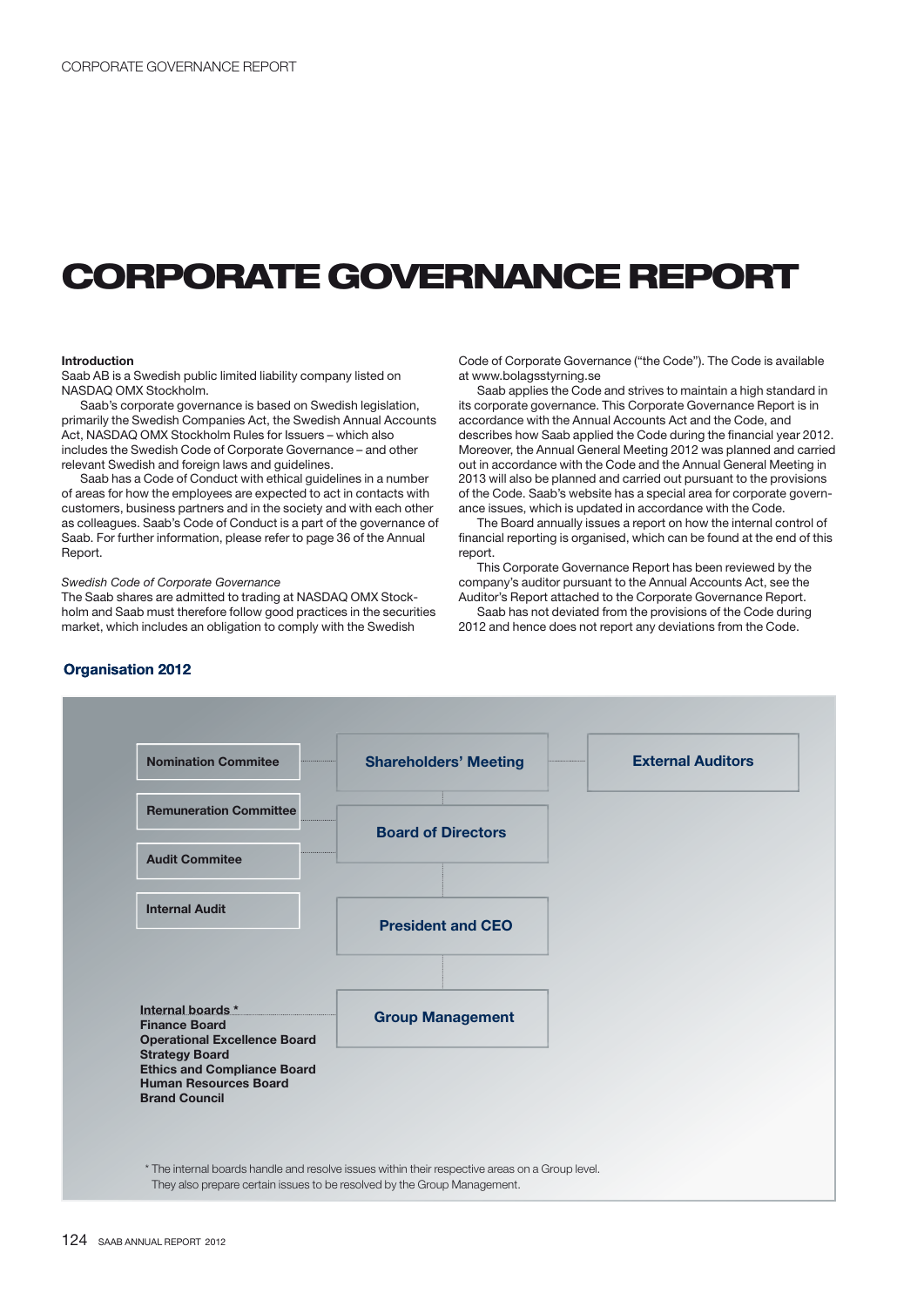#### **Shareholders' meeting and number of shares**

Pursuant to the Swedish Companies Act, the Shareholders' Meeting is the highest decision-making body within a company. At a Shareholders' Meeting, the shareholders are given the possibility to exercise their voting rights. The Annual General Meeting shall be held within six months after the end of each financial year. At the Annual General Meeting, resolutions are made relating to matters such as the annual report, dividend, election of Board members, Board fees and auditors fees as well as adoption of principles for remuneration of senior executives and, when applicable, election of external auditor and other matters stipulated in the Companies Act. The Annual General Meeting of Saab was held on the 19 April 2012 in Stockholm. 461 shareholders were represented at the meeting, corresponding to approximately 63 per cent of the total voting rights in the company. This year the Annual General Meeting will be held on the 17 April 2013 in Stockholm. For further information please see page 135.

Saab's share capital amounted to SEK 1,746,405,504 on 31 December, 2012 and consisted of 1,907,123 series A shares and 107,243,221 series B shares. Series A shares have ten votes each, while series B shares have one vote each. One series A share may, on demand of the owner, be converted into one series B share. The Saab shares are registered with Euroclear Sweden AB. The quota value per share is SEK 16. The series B shares are listed on NASDAQ OMX Stockholm on the large cap list. The series A shares are not listed. A round lot consists of 100 shares. All series A shares are owned by Investor AB.

## **Largest shareholders, 31 December 2012**

| <b>According to SIS Ownership Service</b> | Share of<br>capital, $\%$ votes, $\%$ <sup>1)</sup> | Share of |
|-------------------------------------------|-----------------------------------------------------|----------|
| Investor AB, Sweden                       | 30.0                                                | 40.6     |
| <b>Wallenberg Foundations</b>             | 8.7                                                 | 7.7      |
| Swedbank Robur Funds, Sweden              | 5.5                                                 | 4.9      |
| SHB Funds, Sweden                         | 3.2                                                 | 2.8      |
| AFA Insurance, Sweden                     | 3.1                                                 | 2.8      |
| Unionen, Sweden                           | 2.7                                                 | 2.4      |
| SEB Funds, Sweden                         | 2.3                                                 | 2.0      |
| Fourth AP Fund, Sweden                    | 1.8                                                 | 1.6      |
| Nordea Funds                              | 1.5                                                 | 1.3      |
| Länsförsäkringar Funds, Sweden            | 1.5                                                 | 1.3      |
| Total                                     | 60.3                                                | 67.4     |

1) Share of votes, % is calculated based on the number of shares, excluding Treasury shares, at year-end.

At the end of December 2012, Saab held 3,219,515 own shares of series B shares, corresponding to approximately 2.9 per cent of the share capital. For additional information about the ownership structure, see pages 136-139. The Board of Directors has an authorisation from the Shareholders' Meeting to repurchase shares. See page 57 for further information.

## **Nomination Committee**

According to the Nomination Committee process, which was adopted at the Annual General Meeting in 2011 and applies until further notice, Saab shall have a Nomination Committee consisting of one representative of each of the four shareholders or groups of shareholders with the greatest number of votes, along with the Chairman of the Board. The names of the four shareholder representatives and the shareholders they represent shall be announced at least six

months prior to the Annual General Meeting based on known voting rights as per the last business day in August the year before the Annual General Meeting. The nomination committee process includes procedures, where necessary, to replace a member who leaves the committee before its work has been completed.

According to the nomination committee process, the Nomination Committee shall provide proposals regarding the following issues, to be presented to the Annual General Meeting for resolution:

- (a) the Chairman of the Shareholders' Meeting,
- (b) the Board of Directors,
- (c) the Chairman of the Board,
- (d) the remuneration to the members of the Board, allocated between the Chairman and other members of the Board, and remuneration for committee work,
- (e) election of auditors, if applicable, and
- (f) fees to Saab's auditors.

Before the Annual General Meeting of Saab AB on 17 April 2013, it was announced through a press release on 12 October 2012 that, in addition to Chairman of the Board, Marcus Wallenberg, the following shareholder representatives had been appointed to Saab's Nomination Committee (shareholder's name in parentheses): Petra Hedengran (Investor AB), Peter Wallenberg Jr (Knut and Alice Wallenberg Foundation), Jan Andersson (Swedbank Robur Funds) and Anders Algotsson (AFA Insurance). Petra Hedengran is the Chairman of the Nomination Committee.

These persons represent in the aggregate approximately 53 per cent of the votes in Saab based on the ownership structure as of 31 August 2012.

The proposal of the Nomination Committee will be presented not later than in connection with the notice of the Annual General Meeting 2013.

## **Members of the Nomination Committee for Annual General Meeting 2013**

| <b>Member</b>       | Representing                            | % of votes<br>31-08-2012 | % of capital<br>31-08-2012 |
|---------------------|-----------------------------------------|--------------------------|----------------------------|
| Petra Hedengran     | <b>Investor AB</b>                      | 39.54                    | 30.03                      |
| Peter Wallenberg Jr | Knut and Alice<br>Wallenberg Foundation | 7.55                     | 8.74                       |
| Jan Andersson       | Swedbank Robur<br><b>Funds</b>          | 4.02                     | 4.66                       |
| Anders Algotsson    | AFA Insurance                           | 2.38                     | 2.75                       |
| Marcus Wallenberg   | Chairman of the Board.<br>Saab AB       |                          |                            |

### **The Board of Directors**

Composition of the Board

According to Saab's Articles of Association, the Board of Directors shall, in addition to the employee representatives, consist of at least six and not more than twelve members. Members of the Board shall be elected each year by the Shareholders' Meeting. According to a resolution at the Annual General Meeting on April 19, 2012, Saab's Board of Directors shall consist of nine members elected by the Shareholders' Meeting, with no deputies. In addition, the employee organisations appoint three Board members, with an equal number of deputies.

At the Annual General Meeting on 19 April 2012, Håkan Buskhe, Johan Forssell, Sten Jakobsson, Per-Arne Sandström, Cecilia Stegö Chilò, Åke Svensson, Lena Treschow Torell, Marcus Wallenberg and Joakim Westh were re-elected.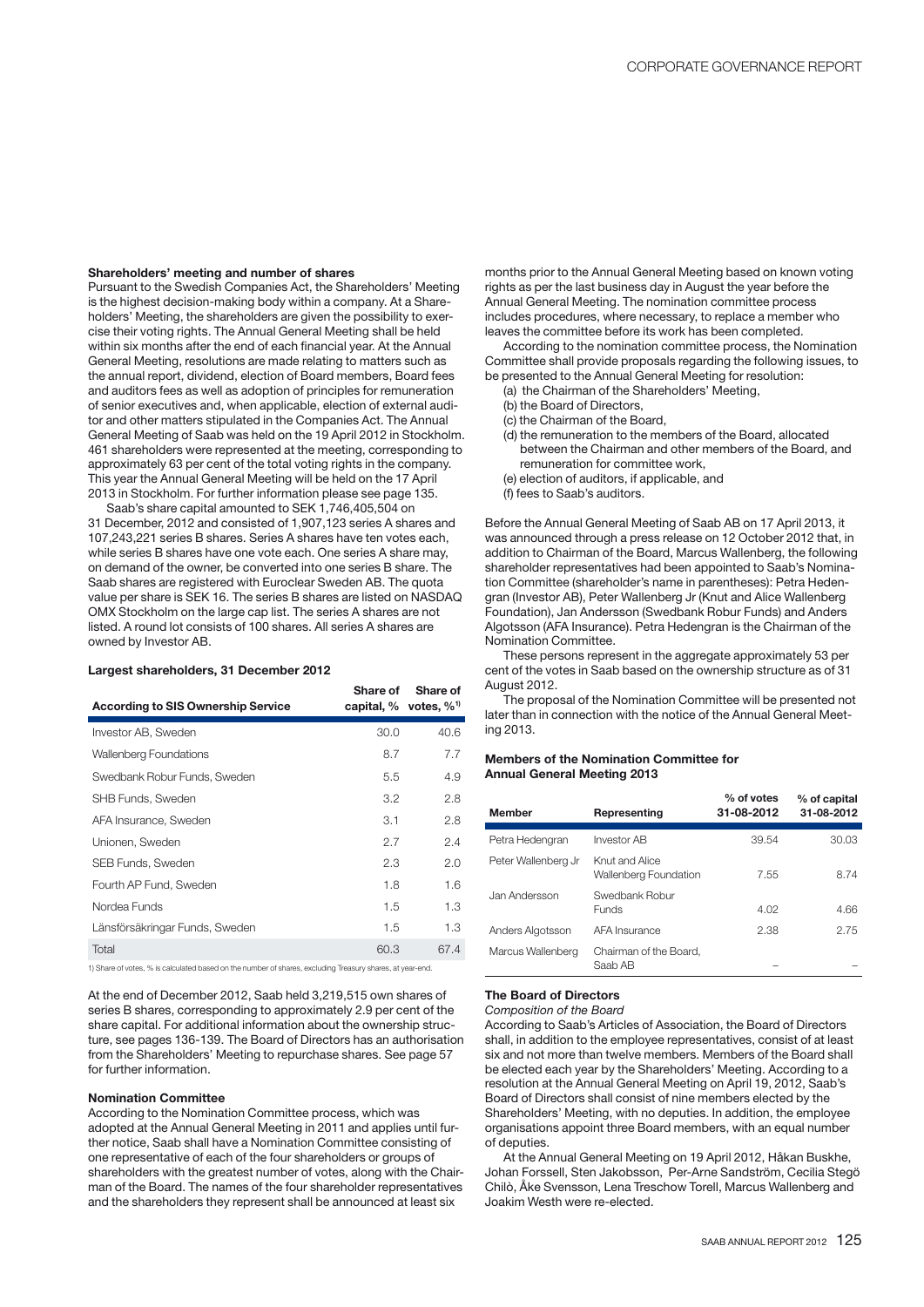

r

Members of the Board, Saab AB.

Marcus Wallenberg was elected Chairman of the Board of Directors. Only Håkan Buskhe, President and CEO of Saab, is employed by the company,

Information on the remuneration to the members of the Board as resolved by the Annual General Meeting 2012 is set forth in the Annual Report, Note 37.

### Members of the Board elected by the Shareholders' Meeting

| Marcus Wallenberg  | Cecilia Stegö Chilò  |
|--------------------|----------------------|
| Håkan Buskhe       | Åke Svensson         |
| Johan Forssell     | Lena Treschow Torell |
| Sten Jakobsson     | Joakim Westh         |
| Per-Arne Sandström |                      |

Other significant professional commitments, work experience, etc. are set forth in the presentation of the Board of Directors. See pages 131–132.

## Employee representatives

| <b>Regulars</b>    | <b>Deputies</b>  |
|--------------------|------------------|
| Stefan Andersson   | Göran Gustavsson |
| Catarina Carlgvist | Jan Kovacs       |
| Conny Holm         | Nils Lindskog    |

#### Independence requirement

The following table sets forth the members of the Board elected by the Shareholders' Meeting who, according to the provisions of the Code, are considered independent in relation to the company and the management, as well as in relation to the company's major shareholders.

### **Composition and independence of the Board in 2012**

| <b>Board Member</b>  | Elected | Independent<br>of the com-<br>pany/man-<br>agement | Independent<br>of major<br>shareholders |
|----------------------|---------|----------------------------------------------------|-----------------------------------------|
| Marcus Wallenberg    | 1992    | Yes                                                | No <sup>1</sup>                         |
| Håkan Buskhe         | 2011    | No <sup>2</sup>                                    | Yes                                     |
| Johan Forssell       | 2010    | Yes                                                | No <sup>3</sup>                         |
| Sten Jakobsson       | 2008    | Yes                                                | Yes                                     |
| Per-Arne Sandström   | 2005    | Yes                                                | Yes                                     |
| Cecilia Stegö Chilò  | 2010    | Yes                                                | Yes                                     |
| Åke Svensson         | 2003    | No <sup>4</sup>                                    | Yes                                     |
| Lena Treschow Torell | 2005    | Yes                                                | No <sup>5</sup>                         |
| Joakim Westh         | 2010    | Yes                                                | Yes                                     |

1) Member of Investor AB's Board 2) President and CEO of Saab

3) Employed by Investor AB 4) Former President and CEO of Saab

5) Member of Investor AB's Board

Accordingly, the company fulfils the requirements of the Code that a majority of the Board Members appointed by the Shareholders' Meeting are independent of the company and the management, and that at least two of them are indepen¬dent of the major shareholders.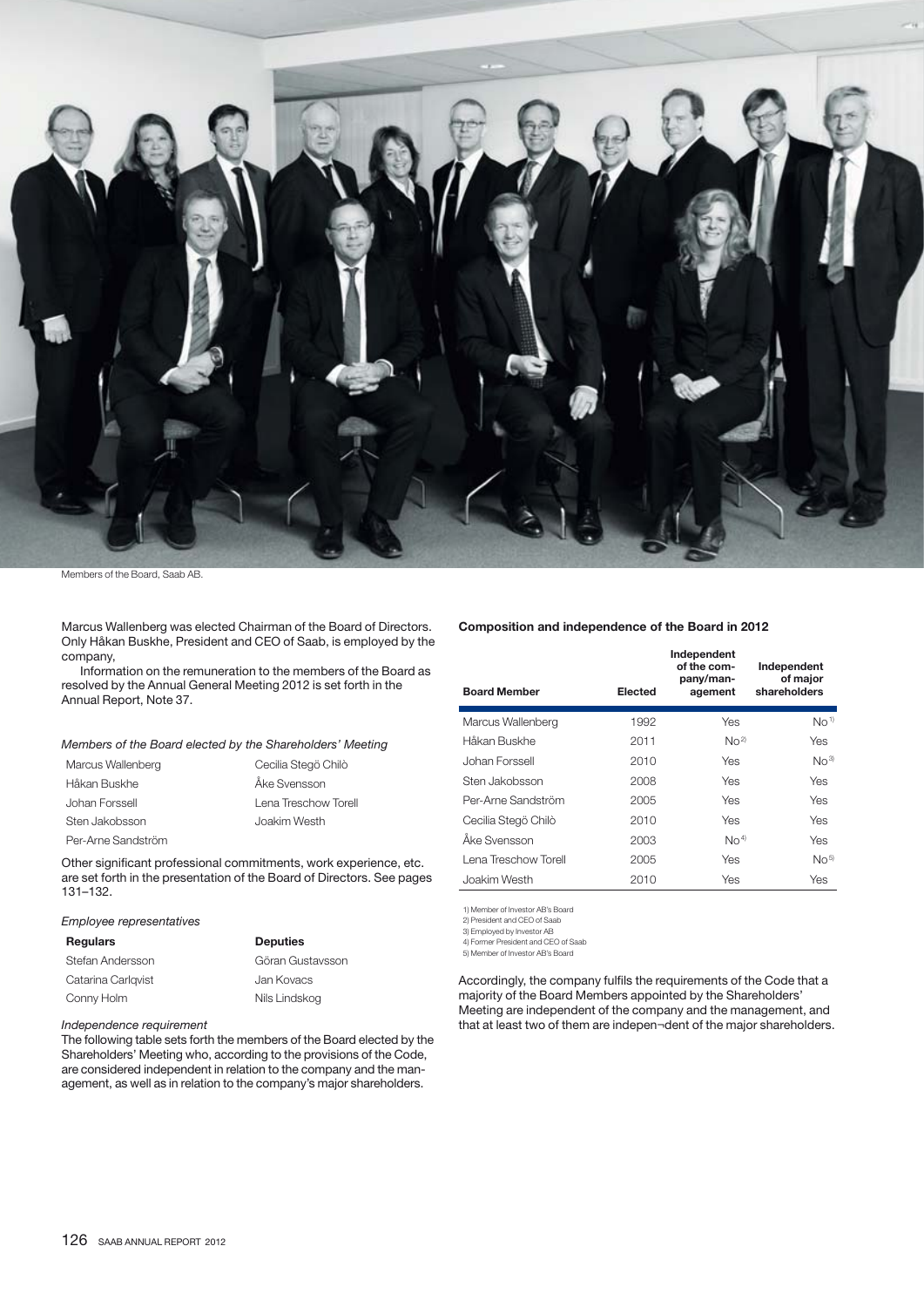#### Work of the Board

According to the Board's rules of procedure, six ordinary meetings shall normally be held each year, in addition to the statutory meeting. The Board may also meet whenever circumstances demand. During 2012, the Board held one statutory meeting, six ordinary meetings and two extraordinary meetings, totalling nine meetings.

The Board annually adopts rules of procedure and an instruction on the allocation of work between the Board and the President and CEO, as well as an instruction on financial reporting to the Board.

The rules of procedure contain, i.a. provisions on the number of board meetings to be held, a list of matters to be considered at the meetings, reporting from the auditor and special decisions to be taken at the statutory meeting. The rules of procedure and special instruction for the CEO set forth the delegation of responsibilities between the Board and its two committees, the Remuneration Committee and the Audit Committee, as well as between the Board and the CEO. The instruction for the CEO sets out the CEO's duties and authority. The instruction also includes policies on investments, financing and reporting.

During the course of the year, the Board was assisted by the Secretary of the Board of Directors, General Counsel Annika Bäremo, who is not a member of the Board.

The Board of Directors' meetings follow a determined and preapproved agenda. Prior to the meetings the Board Members receive documentation in support of the issues that are on the agenda. At each Board meeting, the CEO presents a Market and Operations Report. Financial reports are prepared monthly and submitted to the Board. The reports are presented at each Board meeting and before the quarterly reports and year-end report. Furthermore, the Board regularly reviews and considers investments, mergers and acquisitions, and divestments. In 2012, the Board of Directors has reviewed and adopted a budget and a business plan. The Board has also dur-

ing the year particularly focused on the company's strategy, followup on significant export opportunities and related marketing investments, as well as questions concerning risk exposures.

Committee work represents an important part of the Board's work. After meetings of the Audit and Remuneration Committees, the issues that have been handled are reported to the Board, and resolutions are adopted on issues where the committees have prepared matters for resolution by the Board.

## **Board of Directors' committee work**

## Audit Committee

The Board of Directors has, in accordance with the principles set out in the Swedish Companies Act and the Code, appointed an Audit Committee consisting of three members. The work of the Audit Committee is mainly of a preparatory nature, i.e., it prepares matters for the ultimate resolution by the Board. However, the Audit Committee has certain limited decision-making power. The Audit Committee has e.g. established guidelines for services other than auditing that the company may procure from auditors.

Since the Annual General Meeting in April 2012, the Audit Committee has consisted of the following members: Per-Arne Sandström (Chairman of the Committee), Johan Forssell and Joakim Westh, of whom Per-Arne Sandström and Joakim Westh are independent of the company and the management as well as of the major shareholders. All members of the committee have accounting compentence and auditing competence. The General Counsel, Annika Bäremo, was Secretary to the Audit Committee during 2012.

The Audit Committee's assignment is set forth in the Board's rules of procedure. Among other things, the Audit Committee shall monitor the company's financial reporting, monitor the efficiency of the company's internal control, internal audit and risk control in respect of the financial reporting, keep itself informed about the audit of the annual

|                      |                           |                           | Attendance                                         |                                     |                     | <b>Fees kSEK</b>          |                           |                      |
|----------------------|---------------------------|---------------------------|----------------------------------------------------|-------------------------------------|---------------------|---------------------------|---------------------------|----------------------|
| Name                 | Audit<br><b>Committee</b> | Remuneration<br>Committee | <b>Board</b><br>meetings <sup><math>1</math></sup> | Committee<br>meetings <sup>2)</sup> | Board <sup>3)</sup> | Audit<br><b>Committee</b> | Remuneration<br>Committee | Total<br><b>kSEK</b> |
| Marcus Wallenberg    |                           | X                         | 9                                                  | 2                                   | 1,165               |                           | 80                        | 1,245                |
| Håkan Buskhe         |                           |                           | 9                                                  |                                     |                     |                           |                           |                      |
| Johan Forssell       | X                         |                           | 9                                                  | 5                                   | 450                 | 100                       |                           | 550                  |
| Sten Jakobsson       |                           | X                         | 9                                                  |                                     | 480                 |                           | 80                        | 560                  |
| Per-Arne Sandström   | Χ                         |                           | 9                                                  | 5                                   | 450                 | 150                       |                           | 600                  |
| Cecilia Stegö Chilò  |                           |                           | 9                                                  |                                     | 450                 |                           |                           | 450                  |
| Åke Svensson         |                           |                           | $\overline{ }$                                     |                                     | 450                 |                           |                           | 450                  |
| Lena Treschow Torell |                           | X                         | 9                                                  | 2                                   | 450                 |                           | 135                       | 585                  |
| Joakim Westh         | X                         |                           | 9                                                  | 5                                   | 450                 | 100                       |                           | 550                  |

## **Attendance and Board remuneration, 2012**

1) Of a total of 9 meetings

2) Of a total of 5 meetings for Audit Committee and 2 meetings for Remuneration Committee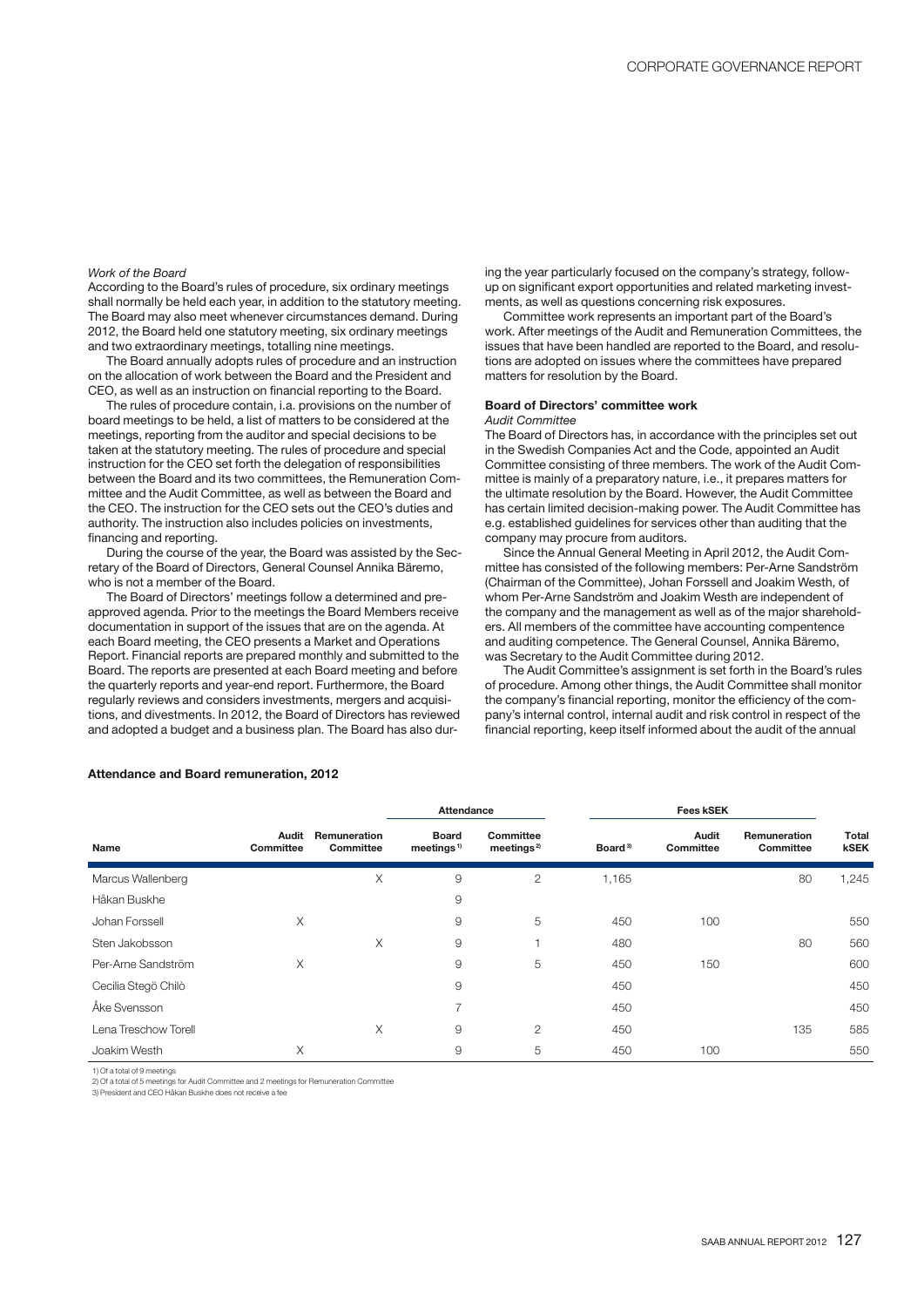report and the group accounts, review and monitor the auditor's neutrality and independence, and assist the Nomination Committee in preparing proposals for the Shareholder Meeting's decision on election of auditors. The company's external auditor is co-opted to the meetings of the Audit Committee. During 2012, the Audit Committee focused particularly on the financial reporting, the budget, Saab's business plan, introduction of quarterly audits as well as questions concerning risk exposures.

The Audit Committee keeps minutes of its meetings, which are promptly distributed to the other members of the Board.

In 2012, the Committee held five meetings.

#### Remuneration Committee

The Board of Directors has in accordance with principles set out in the Code appointed a Remuneration Committee consisting of three members: Marcus Wallenberg, Sten Jakobsson and Lena Treschow Torell. Lena Treschow Torell is Chairman of the committee. All of the members are independent of the company and the management. The General Counsel, Annika Bäremo, was secretary to the committee during 2012.

The Remuneration Committee's assignment is to prepare Board matters concerning principles for remuneration, remunerations and other terms of employment for the Group Management, monitor and evaluate programmes for variable remuneration for the Group Management, both ongoing and those that have ended during the year, and monitor and evaluate the application of the guidelines for remuneration for Group Management that the Annual General Meeting has adopted as well as the current remuneration structures and levels in the company. The Remuneration Committee shall also propose guidelines for remuneration of senior executives to be submitted to the Annual General Meeting following resolution by the Board of Directors. Matters concerning employment terms, compen¬sation and other benefits for the CEO are prepared by the Remuneration Committee and adopted by the Board. It is the Remuneration Committee who is responsible for the interpretation and application of the guidelines of remuneration for senior executives. The Remuneration Committee has no decision-making powers of its own. During the year, the Remuneration Committee was particularly involved in a review of the guidelines of remuneration for senior executives as well as the long term incentive programme for senior executives and strategic key employees.

The Remuneration Committee keeps minutes of its meetings, which are promptly distributed to the other members of the Board. In 2012, the Committee held two meetings.

#### **Evaluation**

The Chairman of the Board annually performs an evaluation of the quality of the Board's work and possible improvements in order to develop the forms and efficiency of the Board work. The members fill out a questionnaire on their opinions of how well the Board is functioning. The result is then compared with previous years. The questionnaire consists of five parts covering the breadth of competence represented in the Board, the manner in which its work is performed, the Chairman, the Board's composition and the co-operative atmosphere. The purpose of the evaluation is to understand the Board Members' opinion about the Board's work. The results are then discussed by the Board. No external consultants are involved in the evaluation.

The Nomination Committee is also informed of the results of the evaluation in connection with its analysis, evaluation and appointment of Board members.

The Board continuously evaluates the CEO's work by monitoring business results in relation to established objectives. During 2012 the Board Members have also evaluated the CEO's work by responding to a questionnaire about the CEO within the areas of strategy, performance, organisation, people and leadership.

### **President and CEO**

The President and CEO of Saab, Håkan Buskhe, is also a Member of the Board. His significant professional commitments outside the company, work experience, etc. are set forth in the presentation of the Board of Directors and the Group Management, see pages 131 and 133. Håkan Buskhe does not own shares in any company with which Saab has material business ties.

## **Guidelines for remuneration and other benefits for senior executives**

The guidelines for remuneration and other benefits for senior executives can be found in the administration report.

#### **Auditor**

On behalf of the shareholders and in accordance with current laws and regulations, the external auditor examines the financial statements, group accounts, annual report and administration and management of the company by the Board of Directors and the CEO and also the Corporate Governance Report. In addition, the Half-Year Report as well as the Q3 interim report have been reviewed by the auditor. The auditor also presents an Auditor's Report to the Annual General Meeting.

The Shareholders' Meeting elects the auditors. The firm that was elected as new auditor by the Annual General Meeting 2011 is the registered accounting firm PricewaterhouseCoopers AB.

#### PricewaterhouseCoopers AB

- Flected in 2011 for the term 2011-2015
- Auditor in charge is Håkan Malmström
- Other audit assignments: Axel Johnson, Gambro, Karo Bio, NCC and Nordstiernan

PricewaterhouseCoopers AB is a member of PwC's global network with operations in around 150 countries. PwC has competence and experience in areas important to Saab: auditing of large and listed companies, accounting issues, industry experience and experience in international business.

The Audit Committee is responsible for ensuring that the independent position of the auditor is maintained, i.e. by staying informed of ongoing consulting assignments. The Audit Committee has also established guidelines for the services other than auditing that the company may procure from its auditors.

### **Audit fees**

Saab's auditor receives a fee according to approved invoices as resolved by the Annual General Meeting.

PwC has during 2012 carried out services on behalf of the company in addition to their audit assignments, consisting of consultations closely associated with the audit, including accounting and tax issues.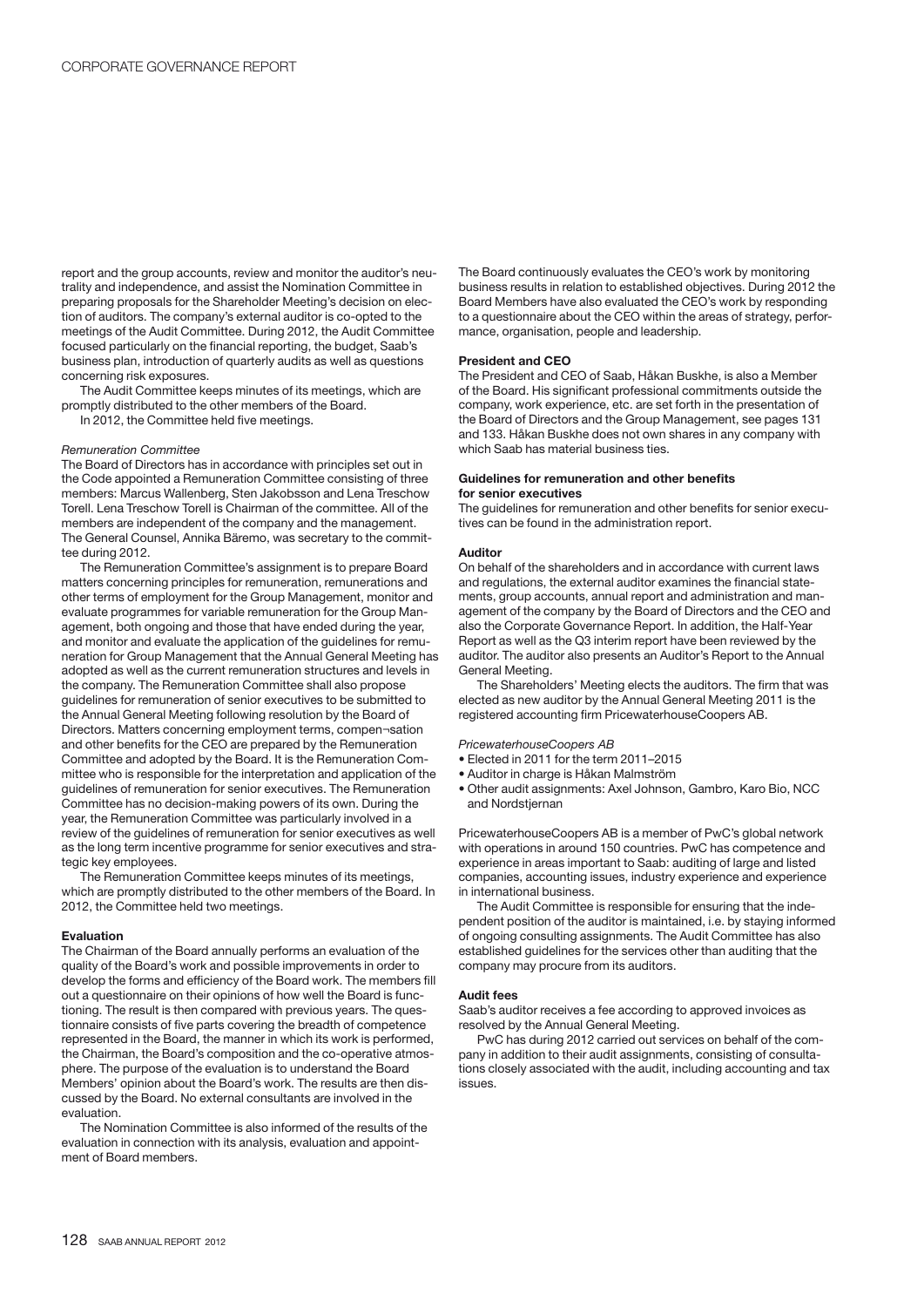

## **The annual assessment process of internal financial controls**

#### **Auditors' fees for the Group, 2011-2012**

| <b>MSEK</b>        | 2012 | 2011 |
|--------------------|------|------|
| Audit assignments: |      |      |
| <b>PwC</b>         | 15   | 15   |
| Other              | 2    | 1    |
| Other assignments: |      |      |
| <b>PwC</b>         | 6    |      |

## **The Board's report on internal control of financial reporting**

Under the provisions of the Swedish Companies Act and the Code, the Board is responsible for internal control. This report on internal control of financial reporting has been prepared pursuant to the provisions of the Swedish Annual Accounts Act.

#### Financial reporting

The Board documents the manner in which it ensures the quality of the financial reports and how it communicates with the company's auditor.

The Board ensures the quality of financial accounting through its Audit Committee, according to the report submitted above. The Audit Committee considers not only critical accounting questions and the financial reports presented by the company, but also matters of internal control, regulatory compliance, potential material uncertainty in reported values, post-statement events, changes in assessments and evaluations and other circumstances that may affect the quality of the financial statements. The auditor has participated in all meetings with the Audit Committee during 2012.

The entire Board reviews the interim reports before they are published.

The company's auditor attends the Board meeting at which the annual accounts are approved.

The Board has met with the auditor to discuss their review of the company for the financial year 2012. The Board has also met on one occasion with the auditor without the presence of the CEO or any other members of the Group Management.

## Internal control over financial reporting

Saab's system of internal control is designed to assist the business in achieving its goals and managing associated risks. Internal control over financial reporting is a part of all internal control processes within Saab, the framework for which is developed by the Committee of Sponsoring Organisations of the Treadway Commission (COSO).

Internal control over financial reporting aims to provide reasonable assurance of the reliability of external financial reporting and to ensure that it is prepared in accordance with legislation, applicable accounting standards and other requirements for listed companies.

#### Control environment

Delegation of responsibilities is based on the Board's rules of procedure and a directive which sets forth the roles, responsibilities and activities of the Board and the CEO.

Internal control is based on Saab's organisation, where operating responsibilities and powers are delegated to business areas and support units, which are also supported and supervised by Group functions with specific competencies. These Group functions issue Group guidelines that clarify responsibilities and powers and constitute part of the internal control in specific areas such as finance, accounting, investments and tenders.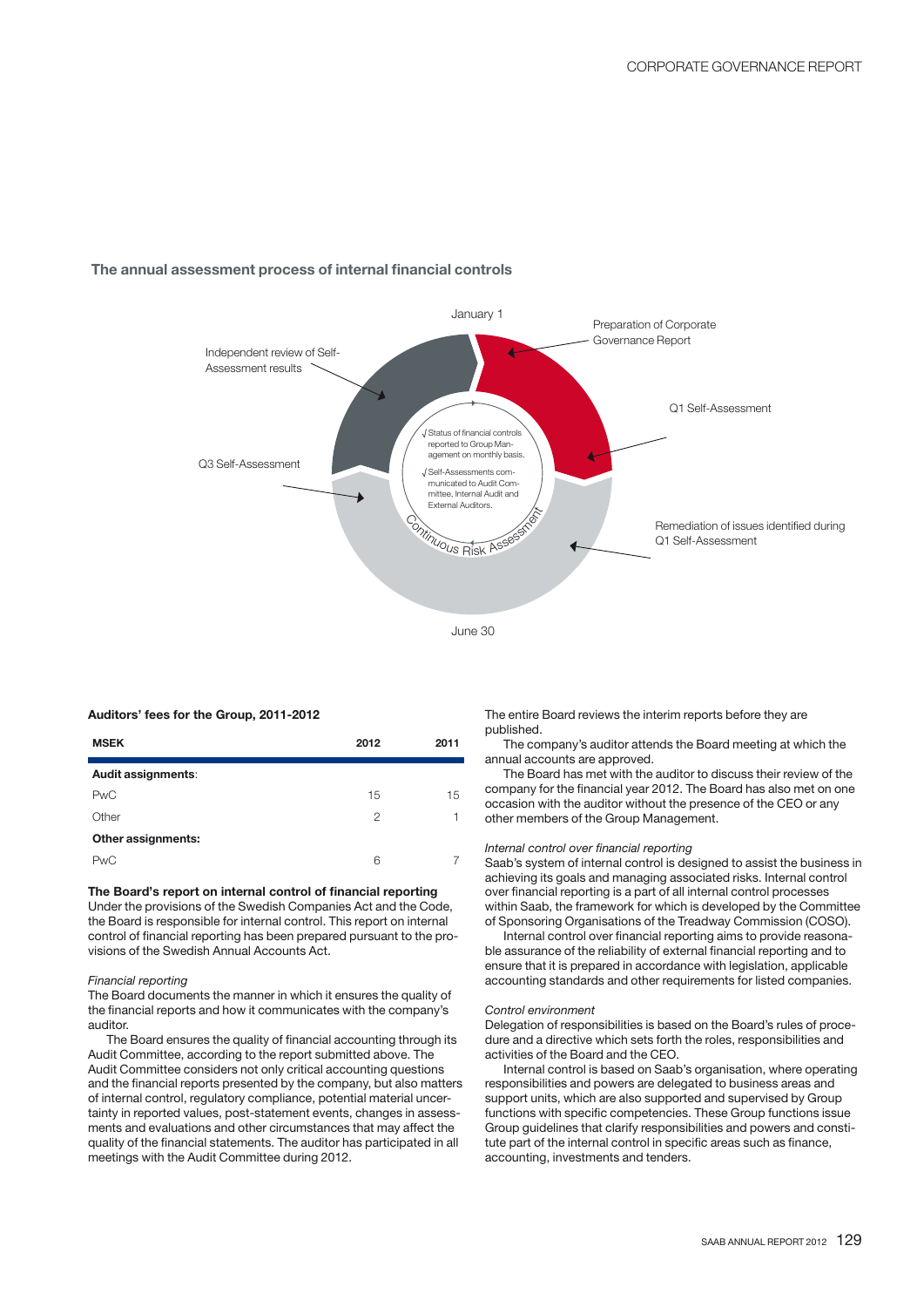#### Risk assessment

Saab's operations are mainly characterised by the development, production and supply of technologically advanced hardware and software for customers around the world. The major part of sales are generated from countries outside of Sweden. As a rule, projects entail considerable sums of money, stretch over long periods of time and involve technological development or refinement of products.

Based on Saab's operations, the material risk areas in financial reporting are project accounting, acquisitions and goodwill, development costs, hedging and other financial transactions, leasing operations, taxes and accounting for pensions. In addition to business risks, the processes are also assessed on the basis of the risk of exposure to any improprieties.

Group Finance continuously coordinates an overall risk assessment of financial reporting. This process involves self-assessments by Group functions and business areas. The current risk assessment is reviewed with Saab's Internal Audit, which adjusts its annual audit plan accordingly. Information on developments in essential risk areas as well as a report on planned and executed activities in these areas are communicated regularly to Saab's Audit Committee. Saab's risk assessment is also communicated regularly to Saab's external auditors.

#### Information, communication and control activities

Internal control within Saab is based on clearly defined areas of responsibility and authority, issued Group guidelines, processes and controls.

Uniform handling of financial reporting is assured by adopting and issuing Group guidelines approved by the CEO or by function managers appointed by the CEO. All Group directives are updated on an ongoing basis, are clearly communicated and are available on the internal website.

Each business area designs its risk management routines and structure for internal control based on overall routines and Group guidelines.

The most significant risks identified as regards financial reporting are managed through control structures within the business areas and Group functions and are based on Saab's minimum requirements for good internal control in significant processes.

#### Monitoring and evaluation

All operating units report monthly and quarterly according to a standardised routine.

Quarterly reports are the basis of Saab's external financial reporting. In operating reports, each business area's measures of profitability and financial position are consolidated to measure the Group's total profitability and financial position. Accounting managers and controllers are in regular contact with Group Finance concerning any questions related to finance and accounting.

To assist in evaluating internal control in each business area, Saab uses an annual self-assessment. In addition to the processes that form the basis of financial reporting, these assessments cover operating risks, reputational risks and compliance with laws, regulations and internal rules. This is also reported to the Audit Committee.

The Internal Audit department, part of the internal control structure, is a dedicated resource for independent review of the effectiveness of internal control processes. At the same time, Internal Audit supports locally-applied internal controls and the central controller staff. Together these serve as a resource for monitoring financial reporting routines. Internal Audit's assignments are initiated by the Audit Committee, Group Management and its members, and on its own initiative.

#### Activities in 2012

During 2012, risk self-assessments were conducted on a regular basis in the Swedish, and Australian operations. One independent evaluation was conducted on one occasion in both countries. Implementation of the self-assessment process was concluded in Saab's operations in Denmark in 2012 and implementation of this process was initiated in Saab's operations in South Africa and in the U.S.

#### Focus in 2013

In 2013 a minimum of two self-assessments will be performed in all Saab business areas and the countries where the process has been introduced. At least one independent evaluation will be conducted.

The self-assessement process will be finalised in the U.S. and South Africa in 2013. Implementation of this process will also be initiated in Saab's operations in Germany, the Czech Republic and Holland.

At the same time, improvements to existing control systems are continuously being made.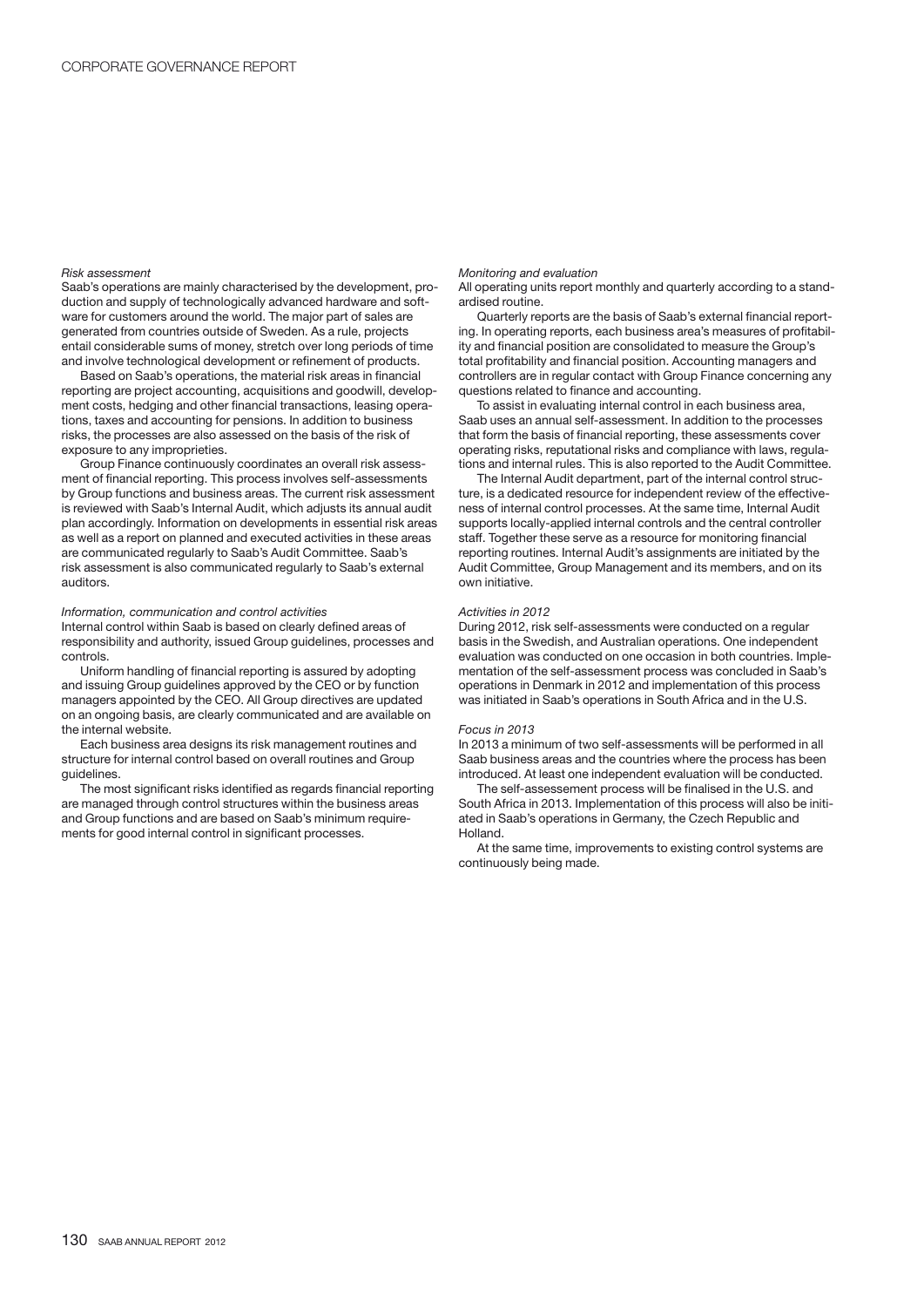# **THE BOARD OF DIRECTORS**



## **MARCUS WALLENBERG**

Chairman of the Board since 2006. Deputy Chairman of the Board 1993- 2006 and Member of the Board since 1992

Member of Saab's Remuneration Committee Born 1956 Bachelor of Science of Foreign Service Lieutenant in Royal Swedish Naval Academy Shares in Saab: 100,000

## **Other board commitments:**

Chairman of SEB, Electrolux AB and LKAB Board member of AstraZeneca PLC, Stora Enso Oyj, Investor AB, Temasek Holding Ltd and the Knut and Alice Wallenberg Foundation

#### **Former employment and positions:**

President and CEO, Investor AB Director, Stora Feldmühle AG, Düsseldorf Skandinaviska Enskilda Banken, Stockholm and London Citicorp (Hong Kong) Citibank N.A. (New York)



#### **HÅKAN BUSKHE**

Member of the Board since April 2011 President and Chief Executive Officer of Saab AB Born 1963,

M.S.c., Licentiate of Engineering (Transportation & Logistics) Employed 2010 Shares in Saab: 16,078

## **Other board commitments:**

Board member of Vattenfall AB Board member of the Association of Swedish Engineering Industries (Teknikföretagen)

## **Former employment**

**and positions:** President and CEO of E.ON Nordic AB and E.ON Sverige AB Executive Vice President of E.ON Sverige AB

Senior Vice President of E.ON Sverige AB CEO of Schenker North/Board member of Schenker AG, CEO Land Operations CEO Schenker-BTL AB



#### **JOHAN FORSSELL**

Member of The Board since 2010 Member of Saab's Audit Committee Managing Director Investor AB, Head Born 1949 of Core Investments Born 1971 M.Sc. in Finance, Stockholm School of Economics Shares in Saab: 7,000

#### **Other board commitments:** Board Member of Atlas Copco

#### **Former employment and positions:**

Head of Research Core Investments at Investor AB Head of Capital Goods and Healthcare Sector at Investor AB Head of Capital Goods Sector at Investor AB Analyst Core Holdings at Investor AB



#### **STEN JAKOBSSON**

Member of the Board since 2008 and Deputy Chairman since 2010 M.Sc.

Shares in Saab: 3,490

### **Other board commitments:**

Chairman of Power Wind Partners Board member of LKAB Board member of Stena Metall AB Board member of FLSmidth A/S Board member of Xylem Inc

#### **Former employment**

**and positions:** President and CEO, ABB Sweden Executive Vice President, Asea Brown Boveri AB, Sweden Business Area Manager, Business Area Cables President, ABB Cables AB President, Asea Cylinda Production Manager, Asea Low Voltage Division Asea central staff – Production Asea trainee



## **PER-ARNE SANDSTRÖM**

Member of the Board since 2005 Chairman of Saab's Audit Committee Born 1947 Upper secondary engineering school Shares in Saab: 3,000

#### **Other board commitments:**

Board Member of Telia Sonera AB

#### **Former employment and positions:**

Deputy CEO and COO of Telefonaktiebolaget L M Fricsson President and CEO, Ericsson Inc., USA

Vice President and General Manager, GSM business unit, Ericsson Radio Systems AB

Executive Vice President and Managing Director, Cellular Systems, Ericsson Ltd, UK

Vice President and General Manager, GSM Western Europe, Ericsson Radio Systems AB

Vice President and General Manager, Airborne Radar Division, Ericsson Mi-

crowave Systems AB Department Manager, Naval Com-

mand and Control Systems, Ericsson Microwave Systems AB

**The shares held by Board members include any holdings by closely affiliated persons.**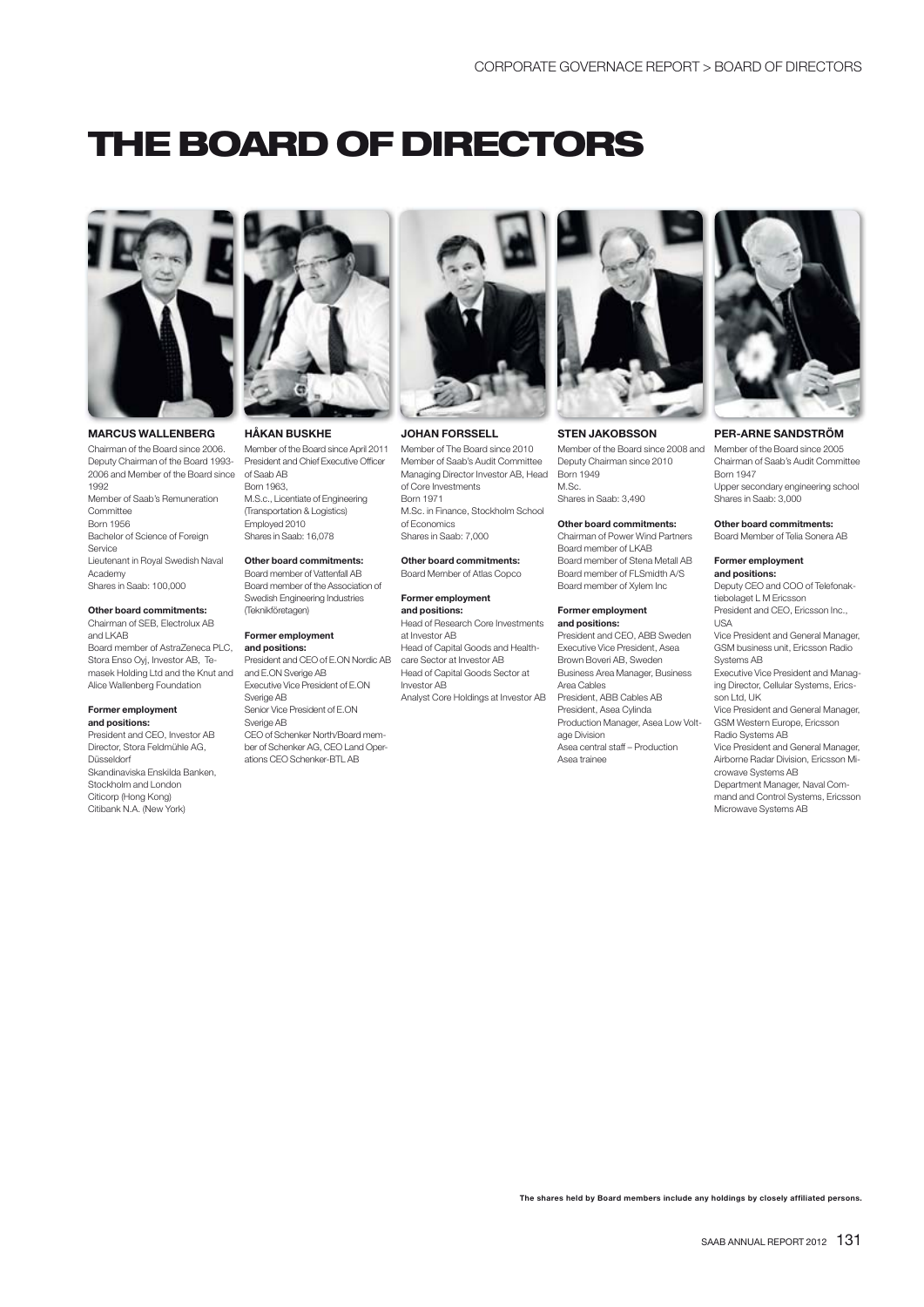

**CECILIA STEGÖ CHILÒ** Member of the Board since 2010 Adviser to management of corporations and organisations Born 1959 Studies in political science and economics Shares in Saab: 600

#### **Other board commitments:**

Chairman of Fortum Värme AB Chairman of Gotlands Bryggeri Board member of Spendrups Bryggerier. Board member of Linköping University Holding AB Board Member of the Expo Foundation

#### **Former employment and positions :**

Board member of AMF Fonder and Länsförsäkringar Liv, Managing Director of the foundation Fritt Näringsliv. Head of the think tank Timbro. Cabinet member and Head of the Ministry of Culture Editorial writer and foreign policy commentator at Svenska Dagbladet Commentator at Sveriges Radio Swedish Employer's Confederation Moderate Party.



**ÅKE SVENSSON**

Member of the Board since 2003 Director General of the Association of Swedish Engineering Industries Born 1952 M.Sc. Shares in Saab: 9,425

#### **Other board commitments:** Board member of Parker Hannifin

Corporation Board member of the Swedish Export Credit Corporation Member of IVA's Business Executives Council. Board member of VA (Public & Science). Board member of the Swedish Higher Education Authority Board member of the Royal Swedish Academy of Engineering Sciences (IVA). Member of the Royal Swedish Academy of War Sciences

#### **Former employment and positions :**

President and CEO of Saab AB General Manager, Business Area Saab Aerospace, Saab AB General Manager, Business Unit Future Products and Technology, Saab AB. Project Manager for RBS15, Saab Dynamics AB. Other positions in the Saab Group.



## **LENA TRESCHOW TORELL**

Member of the Board since 2005 Chairman of Saab's Remuneration Committee Professor in Physics Born 1946 B.Sc. and Ph.D. in Physics Shares in Saab: 5,400

#### **Other board commitments:**

Vice Chairman of ÅF AB Board member of Investor AB, SKF AB and The Chalmers University of Technology Foundation. Chairman for the Foundation for Strategic Environmental Research (MISTRA).

#### **Former employment and positions :**

President and Chairman of the Royal Swedish Academy of Engineering Sciences (IVA). Board member of Getinge AB, Telefonaktiebolaget L M Ericsson, Gambro AB and Micronic Mydata AB. Chairman of European Council of Applied Sciences Technology and Engineering (Euro-CASE) Director, Joint Research Centre, European Commission (Brussels). Vice President, Chalmers. Professor of Material Physics, Chalmers Professor of Solid State Physics, Uppsala University



**JOAKIM WESTH** Member of the Board since 2010

Member of Saab's Audit Committee Born 1961

M.S.c. Shares in Saab: 8,000

#### **Other board commitments:**

Chairman of EMA Technology AB Board member of Rörvik Timber AB Board member of Absolent AB Board member of Swedish Match AB Board member of Intrum Justitia AB

#### **Former employment and positions :**

Chairman of Absolent AB Board member of Telelogic AB and VKR Holding A/S Deputy Board member of Sony Ericsson Mobile Communications AB Senior Vice President, Group function Strategy & Operational Excellence, Ericsson, and member of the Group Management Team, Ericsson J Westh Företagsutveckling AB Group Vice President and member of the Executive Management Group, Assa Abloy AB , Partner McKinsey & Co.Inc



**STEFAN ANDERSSON** Member of the Board since 2008 President of the Local Salaried Employees' Union Unionen at Saab Dynamics AB, Linköping Born 1974 B.Sc Shares in Saab: 1,567



Member of the Board since 2007

Vice Chairman of the Local Swedish Association of Graduate Engineers, Saab Dynamics AB, Karlskoga Born 1964 Luleå University of Technology Shares in Saab:



### **CONNY HOLM**

Member of the Board since 2008 and Deputy Board member 1995 - 2008 President of the Local Trade Union IF Metall at Saab Electronic Defence Systems, Jönköping Born 1947 Upper secondary engineering education Shares in Saab: 927

## **Deputies, Employee Representatives**

## **GÖRAN GUSTAVSSON**

Deputy Board member since 2008 President of the Local Trade Union IF Metall at Saab AB, Linköping Born 1953 Shares in Saab: 1,115

## **NILS LINDSKOG**

Deputy Board member since 2007 Member of the Local Swedish Association of Graduate Engineers at Saab AB, Göteborg Born 1955 M.S.E.E. from Chalmers University of Technology Shares in Saab: 501

## **JAN KOVACS**

Deputy Board member since 2008 President of the Local Salaried Employees' Union Unionen at Saab AB, Linköping Born 1960 Upper secondary technical school Shares in Saab: 1,309

## **Auditor**

PRICEWATERHOUSECOOPERS AB **HÅKAN MALMSTRÖM**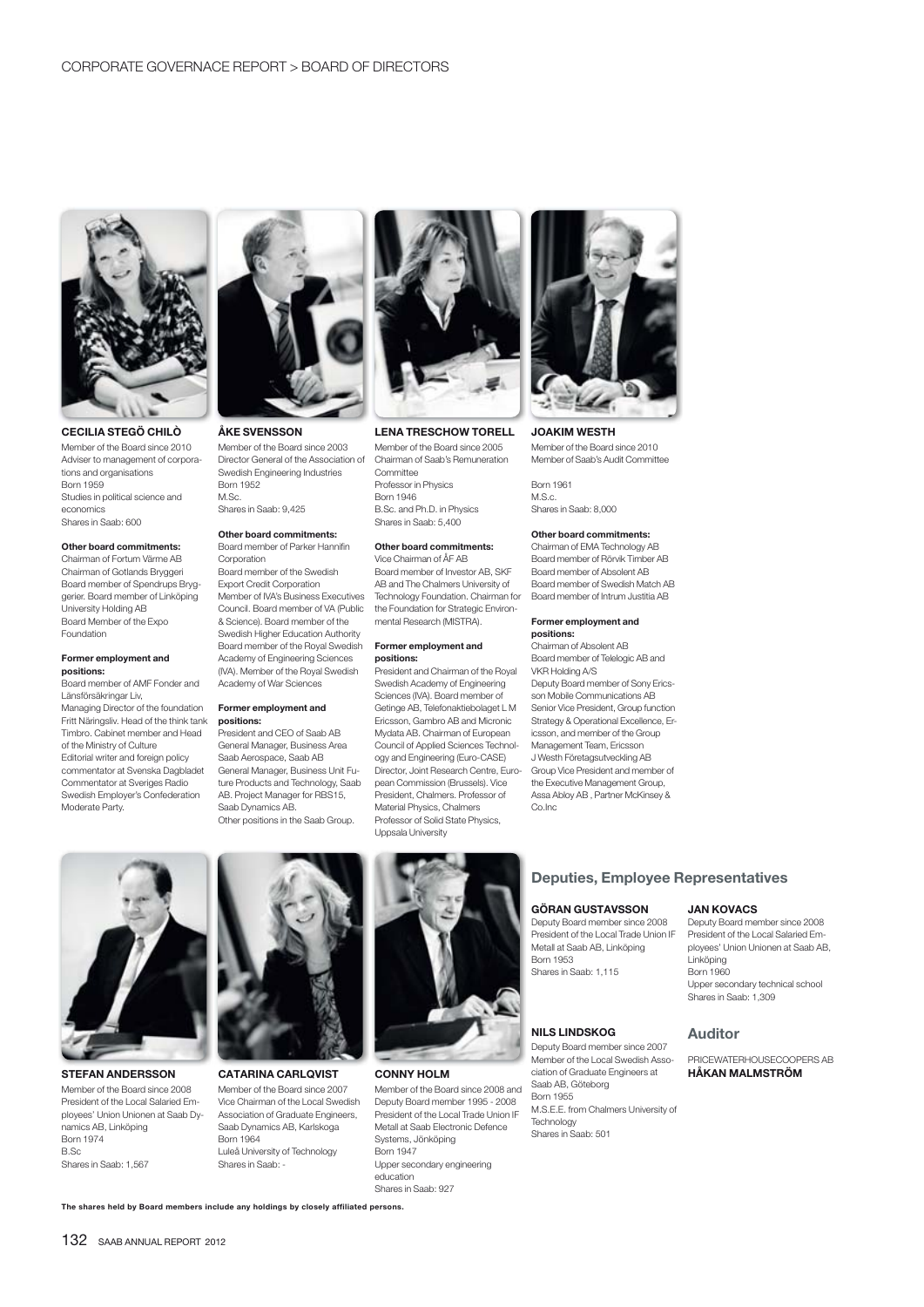# **GROUP MANAGEMENT**



**HÅKAN BUSKHE** President och Chief Executive Officer (CEO). Member of the Board of Saab AB since April 2011 Born 1963, M.Sc., Licentiate of Engineering (Transportation and Logistics) Employed 2010 Shares in Saab: 16,078 **Other board commitments:** Board member of Vattenfall AB Board member of the Association of Swedish Engineering Industries (Teknikföretagen)

#### **Former employment and positions:**

President and CEO E.ON Nordic AB och E.ON Sverige AB, Executive Vice President E.ON Sverige AB, Senior Vice President E.ON Sverige AB, CEO Schenker North and member of av Schenker AG:s Executive Management , Production Manager Falcon Brewery



**LENA OLVING** Deputy Chief Executive Officer and Chief Operating Officer (COO) Born 1956, M. Sc., Mechanical Engineering Employed 2008 Shares in Saab: 6,926



**LENNART SINDAHL** Executive Vice President och Head of Business Area Aeronautics Born 1956, M.Sc. Employed 1986 Shares in Saab: 5,861



**GÖRGEN JOHANSSON** Senior Vice President och Head of Business Area Dynamics Born 1964, MBA Employed 2004 Shares in Saab: 1,433



**MICAEL JOHANSSON** Senior Vice President och Head of Business Area Electronic Defence **Systems** Born 1960, B.Sc. Employed 1985 Shares in Saab: 2,354



**GUNILLA FRANSSON** Senior Vice President och Head of Business Area Security and Defence Solutions Born 1960, M.Sc. and PhD (Tec. Lic) Employed 2008 Shares in Saab: 3,176



**LARS-ERIK WIGE** Senior Vice President och Head of Business Area Support and Services Born 1954 Employed 2001 Shares in Saab: 2,120



**MAGNUS ÖRNBERG** Senior Vice President och Chief Financial Officer (CFO) Born 1965, MBA Employed 2012 Shares in Saab: 364



**LENA ELIASSON** Senior Vice President och Head of Group Human Resources Born 1967, M.Sc. Employed 2012 Shares in Saab: 1,361



**PETER SANDEHED** Senior Vice President och Head of Group Corporate Investments Born 1952, MBA Employed 1981 Shares in Saab: 15,252



**ANNIKA BÄREMO** Senior Vice President och Head of Group Legal Affairs, General Counsel, Secretary of the Board of **Directors** Born 1964, LLB Employed 2012 Shares in Saab: 685



**DAN JANGBLAD** Senior Vice President och Chief Strategy Officer (CSO), Head of Group Strategy Born 1958, M.Sc. Employed 2000 Shares in Saab: 10,095

In 2012, Group Management also included Tomas Samuelsson, Senior Vice President and Head of business area Dynamics, Jonas Hjelm, Executive Vice President and Chief Marketing Officer (CMO), Head of Group Marketing and Business Development, Lars Granlöf, Senior Vice President and Chief Financial Officer, and Mikael Grodzinsky, Senior Vice President and Head of Group Human Resources. Carina Brorman, Senior Vice President and Head of Group Communication, was also member of Group Management in 2012 and left her position on 13 February 2013. Peter Sandehed, Senior Vice President and Head of Group Corporate Investments, will leave Group Management on 1 March 2013.